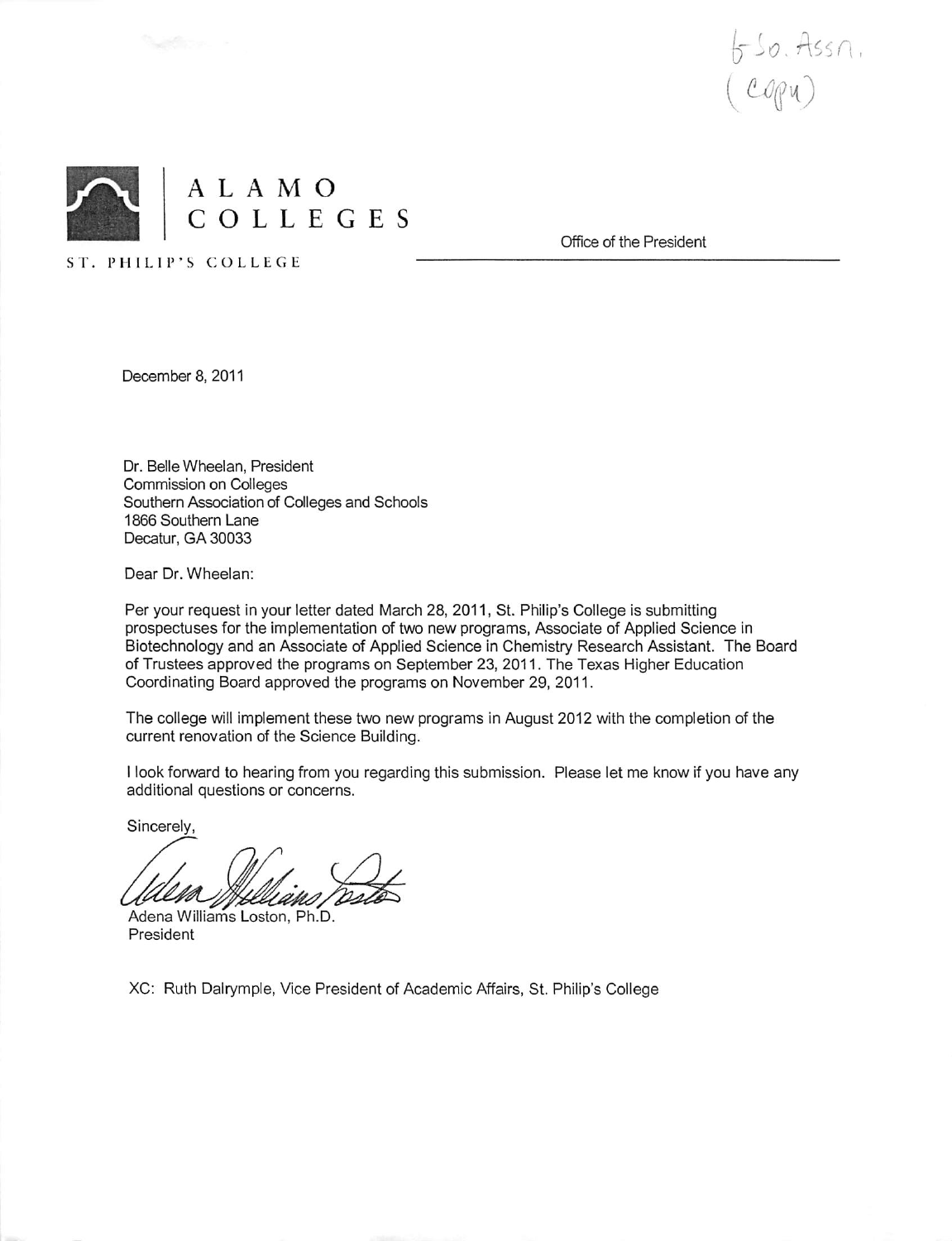Substantive Change Prospectus:

Implementation of a New Degree Program:

Biotechnology

Prepared by St. Philip's College

Submitted to Commission on Colleges of the Southern Association of Colleges and Schools

November 18, 2011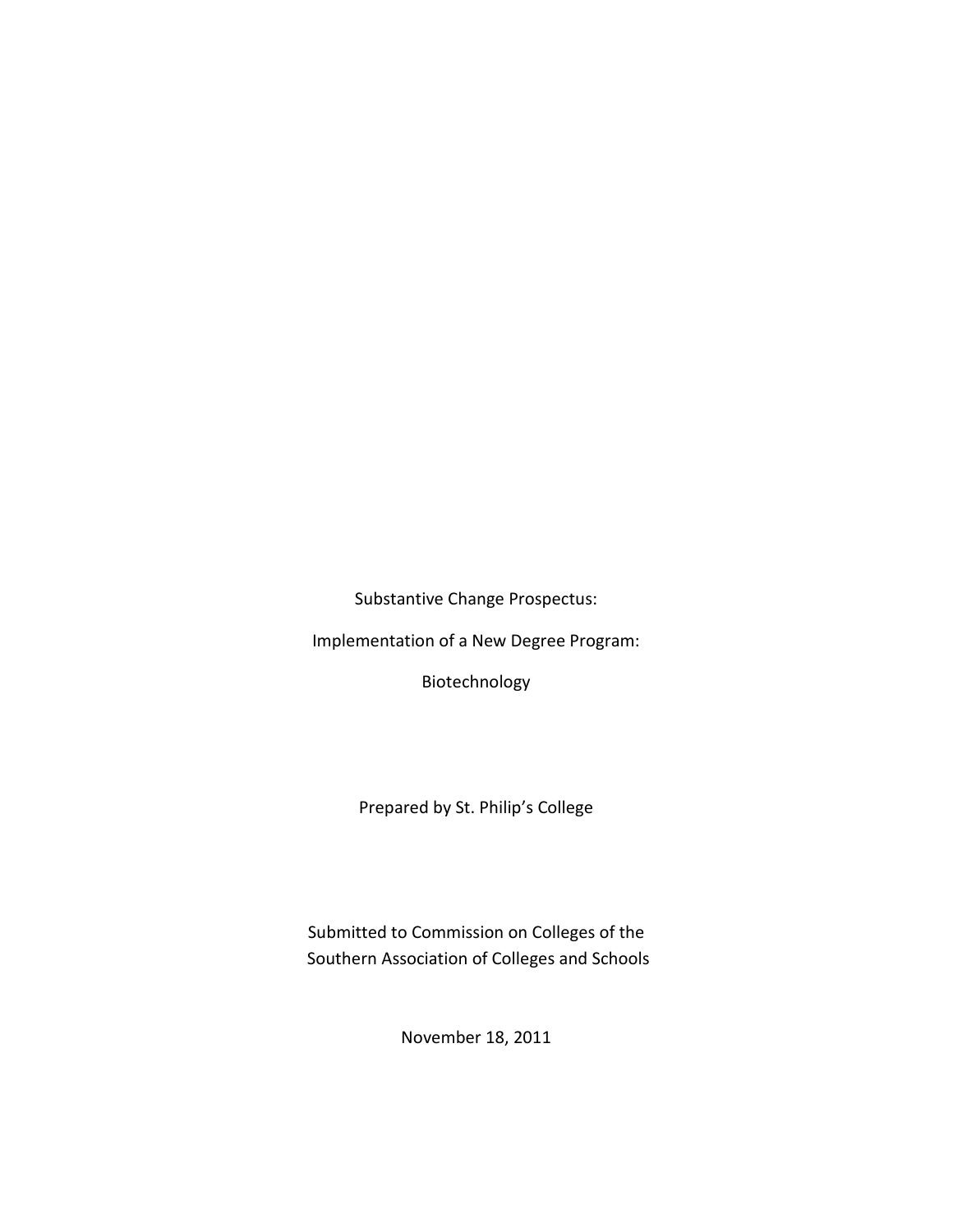# Substantive Change Prospectus Cover Sheet

### **Include name phone number and e-mail address of person to be contacted with questions regarding the prospectus**

Mecca Salahuddin Director of Planning Research and Effectiveness 210-486-2897 [msalahuddin1@alamo.edu](mailto:msalahuddin1@alamo.edu)

# **List degrees that the institution is authorized to grant. As a subset of each degree list majors available**

St. Philip's College is authorized to grant the Associate of Applied Science degree in the following programs:

| <b>Accounting Technician</b>                   | <b>Early Childhood Studies</b>             |
|------------------------------------------------|--------------------------------------------|
| Accreditation Leadership (2598)                | <b>Electrical Trades</b>                   |
| Administrative Office Technology               | <b>General Motors Automotive Service</b>   |
|                                                | <b>Educational Program (ASEP)</b>          |
| Air Conditioning and Heating                   | <b>Health Information Technology</b>       |
| Aircraft Technician Airframe                   | <b>Hospitality Event Management</b>        |
| Aircraft Technician Powerplant                 | <b>Hotel Management</b>                    |
| Automotive Technology - Option II Ford ASSET   | Industrial Maintenance Management          |
| AAS                                            |                                            |
| <b>Automotive Technology</b>                   | Invasive Cardiovascular Technology         |
| <b>Baking and Pastry Arts</b>                  | Language and Literacy in Preschool (2563)  |
| <b>Biomedical Equipment Technology</b>         | Medical Laboratory Technician              |
| Business Management and Technology (2739)      | Network Administrator                      |
| <b>CNC Manufacturing Technician</b>            | Network Security Administrator             |
| Collision/Refinishing Technician               | <b>Occupational Therapy Assistant</b>      |
| <b>Computer Aided Drafting (Architectural)</b> | Occupational Safety and Health Association |
| <b>Computer Maintenance Technology with</b>    | <b>Physical Therapist Assistant</b>        |
| <b>Network Specialization</b>                  |                                            |
| <b>Computer Maintenance Technology</b>         | Power Generation and Alternative Energy    |
| <b>Construction Business Management (2755)</b> | Precision Metal Workers: Manufacturing     |
|                                                | Operations Technician                      |
| <b>Construction Technology</b>                 | Radiography Technologist                   |
| <b>Culinary Arts</b>                           | Refrigeration Technology                   |
| Desktop Support Specialist                     | <b>Respiratory Care Technology</b>         |
| Diagnostic Medical Sonography                  | <b>Restaurant Management</b>               |
| Diesel Construction Equipment Technician       | Web Developer                              |
| Diesel/Light to Heavy Truck Technology (2524)  | Welder/Welding Technologist                |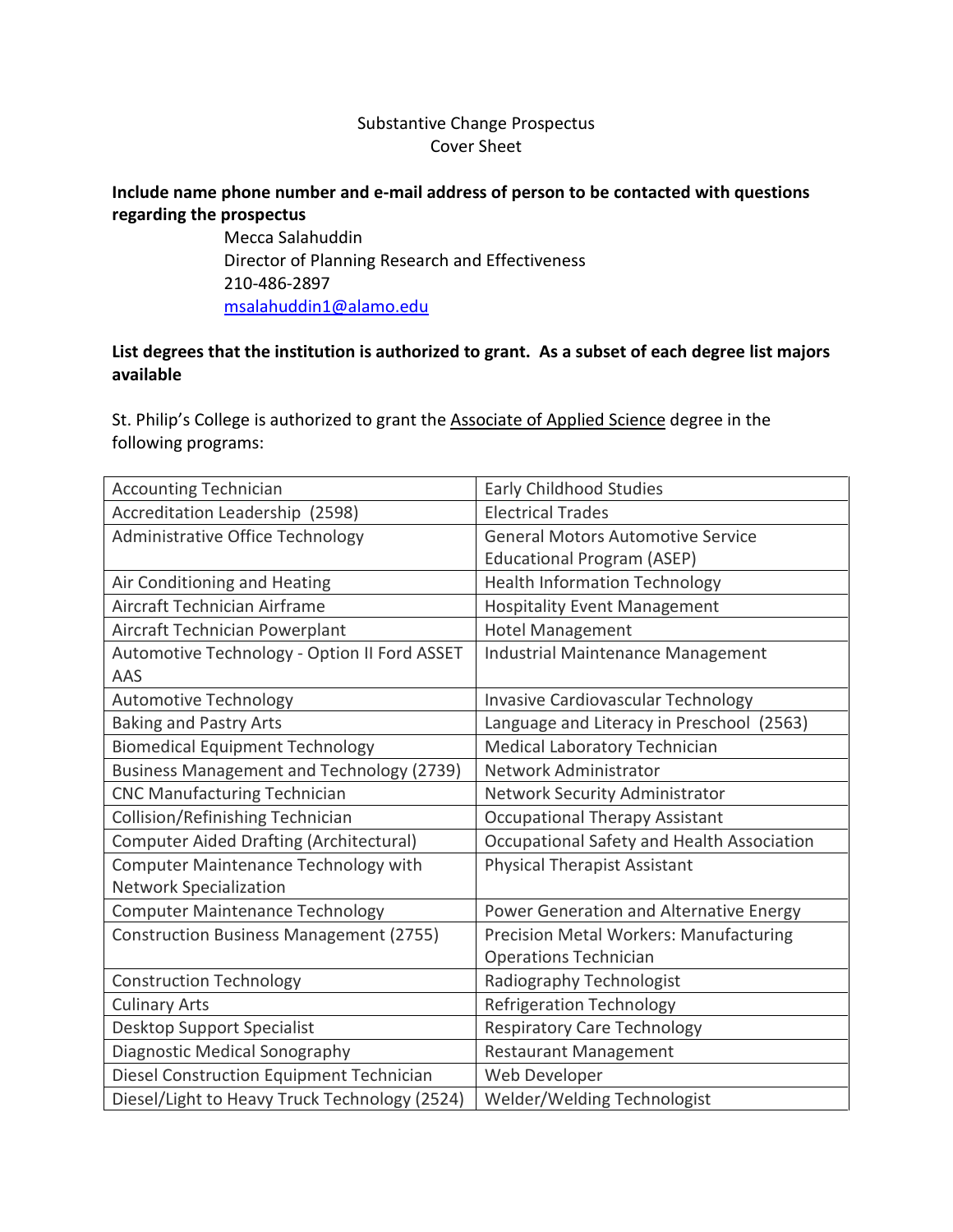St. Philip's College is authorized to grant the **Associate of Arts** degree in the following programs:

| <b>Business Administration</b> | Kinesiology                |
|--------------------------------|----------------------------|
| <b>Ceramics and Sculpture</b>  | <b>Liberal Arts</b>        |
| <b>Comic Book Illustration</b> | <b>Mathematics</b>         |
| <b>Computer Science</b>        | <b>Music</b>               |
| <b>Criminal Justice</b>        | Philosophy                 |
| Design                         | Pre-Engineering            |
| Digital Media                  | Pre-Social Work            |
| Drawing and Painting           | Psychology                 |
| Economics                      | Sociology                  |
| English                        | Speech                     |
| Foreign Language (Spanish)     | <b>Stage Craft</b>         |
| <b>General Studies</b>         | <b>Statistics</b>          |
| Government                     | <b>Teacher Education</b>   |
| History                        | <b>Theatre Performance</b> |
| <b>Humanities</b>              |                            |

St. Philip's College is authorized to grant the **Associate of Science** degree in the following programs:

| <b>Biology</b>                              | <b>Mechanical Engineering</b> |
|---------------------------------------------|-------------------------------|
| Chemistry                                   | Physics                       |
| Earth Sciences and Natural Energy Resources | Pre-Dentistry                 |
| <b>Environmental Science</b>                | Pre-Medicine                  |
| <b>General Science</b>                      | Pre-Nursing                   |
| <b>Health Professions Degree</b>            | Pre-Optometry                 |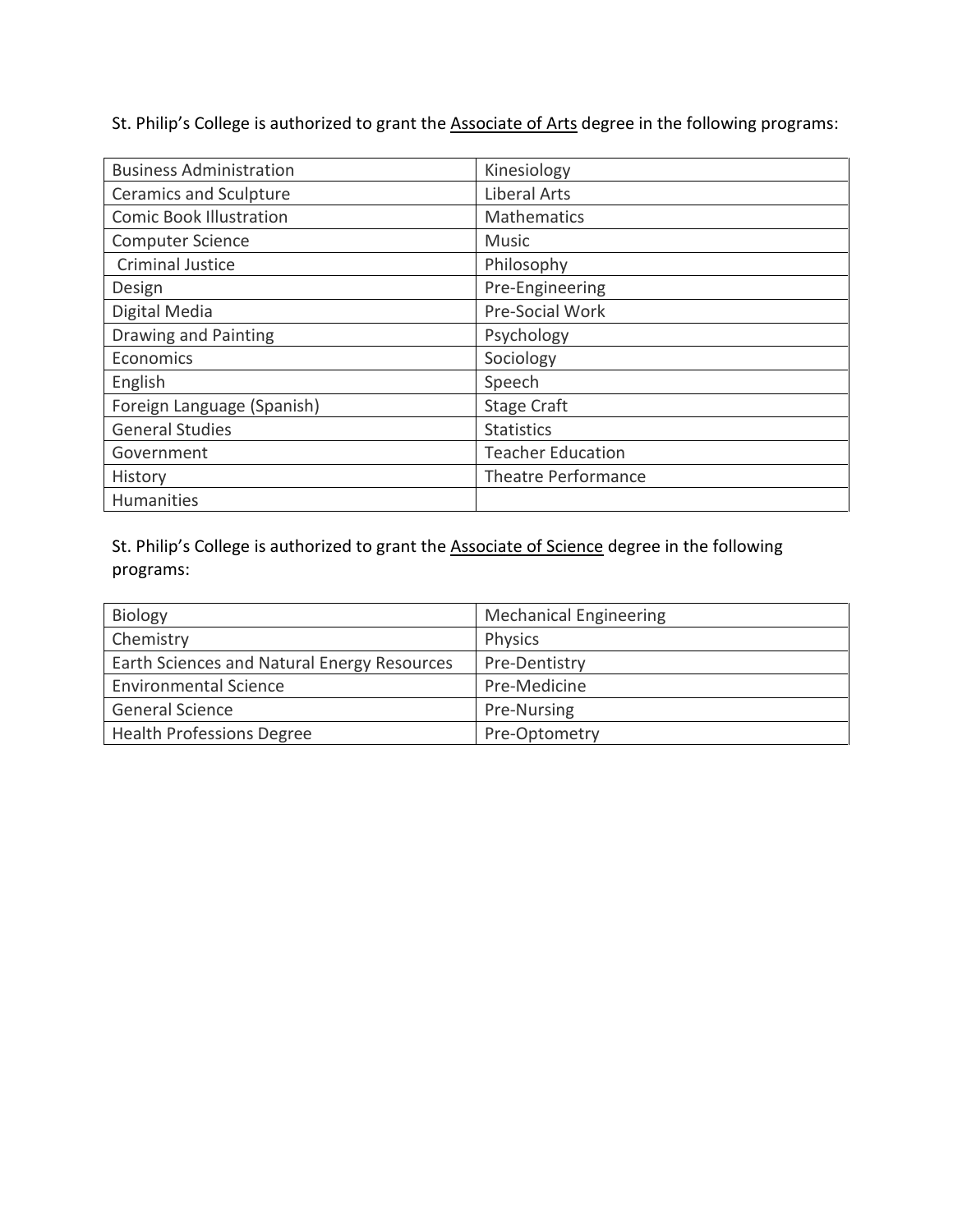# St. Philip's College is authorized to grant **Certificates** in the following programs:

| <b>Advanced Cisco Systems Networking</b>        | <b>Health Information Specialist</b>             |
|-------------------------------------------------|--------------------------------------------------|
| Air Conditioning and Heating                    | Heating and Air Conditioning Specialist          |
| Aircraft Mechanic Airframe                      | Histologic Technician                            |
| Aircraft Mechanic Powerplant                    | <b>Home Building</b>                             |
| Aircraft Structures Mechanic                    | Hotel Limited Service Property Management        |
| Aircraft Turbine Mechanic                       | <b>Legal Word Processing Specialist</b>          |
| Architectural Drafting 3D Enhanced Skills       | Machinist/Machine Technologist                   |
| <b>Automotive Technology</b>                    | Manual/Semi-Manual Inert Gas Welding             |
|                                                 | GTAW/GMAW Welder                                 |
| Avionics                                        | Microsoft Office Specialist (MOS)                |
| <b>Baking Principles</b>                        | Network Professional *                           |
| <b>Brake and Front End Specialist</b>           | Network Professional: Server+                    |
| <b>Building Trades</b>                          | Network Systems Technician                       |
| Child Development Associate National Credential | <b>Office Assistant</b>                          |
| (CDA)                                           |                                                  |
| <b>Cisco Systems Networking</b>                 | Payroll Clerk                                    |
| <b>CNC Operator</b>                             | Performance Specialist                           |
| <b>Coding Specialist</b>                        | Plastics                                         |
| <b>Collision Technology</b>                     | Plumber's Helper                                 |
| CompTIA Linux+ Certification Preparation (MSAC) | <b>Plumbing Trades</b>                           |
| <b>Computer Aided Drafting Technician</b>       | Power Generation and Alternative Energy          |
| (Architectural)                                 |                                                  |
| <b>Computerized Accounting Technician</b>       | Precision Metal Worker: Production Tool Operator |
|                                                 | / Maintenance Assistant                          |
| <b>Culinary Studies</b>                         | Precision Metal Workers: Manufacturing           |
|                                                 | <b>Operations Maintenance Assistant</b>          |
| Data Driven Web Developer                       | Precision Metal Workers: Manufacturing           |
|                                                 | <b>Operations Maintenance Mechanic</b>           |
| Desktop Support Specialist                      | Precision Metal Workers: Manufacturing Skills    |
|                                                 | <b>Trade Helper</b>                              |
| Diesel/Heavy Equipment Technology Diesel/Light  | Refinishing Technology                           |
| to Heavy Duty Truck Transmission Specialist     |                                                  |
| (2660)                                          |                                                  |
| Diesel/Light to Heavy Truck Technology (2524)   | Refrigeration                                    |
| <b>Documentation Coding Specialist</b>          | <b>Specialty Medical Transcriptionist</b>        |
| <b>Early Childhood Studies</b>                  | Structural/Pipe Layout                           |
| <b>Electrical Trades</b>                        | <b>Surgical Technology</b>                       |
| <b>Electronics Assistant</b>                    | <b>Transmission Specialist</b>                   |
| Entrepreneurship                                | <b>Vocational Nursing</b>                        |
| Ford Maintenance and Light-Duty Repair          | Web Designer Level I                             |
| <b>General Medical Transcriptionist</b>         | Web Developer Level II                           |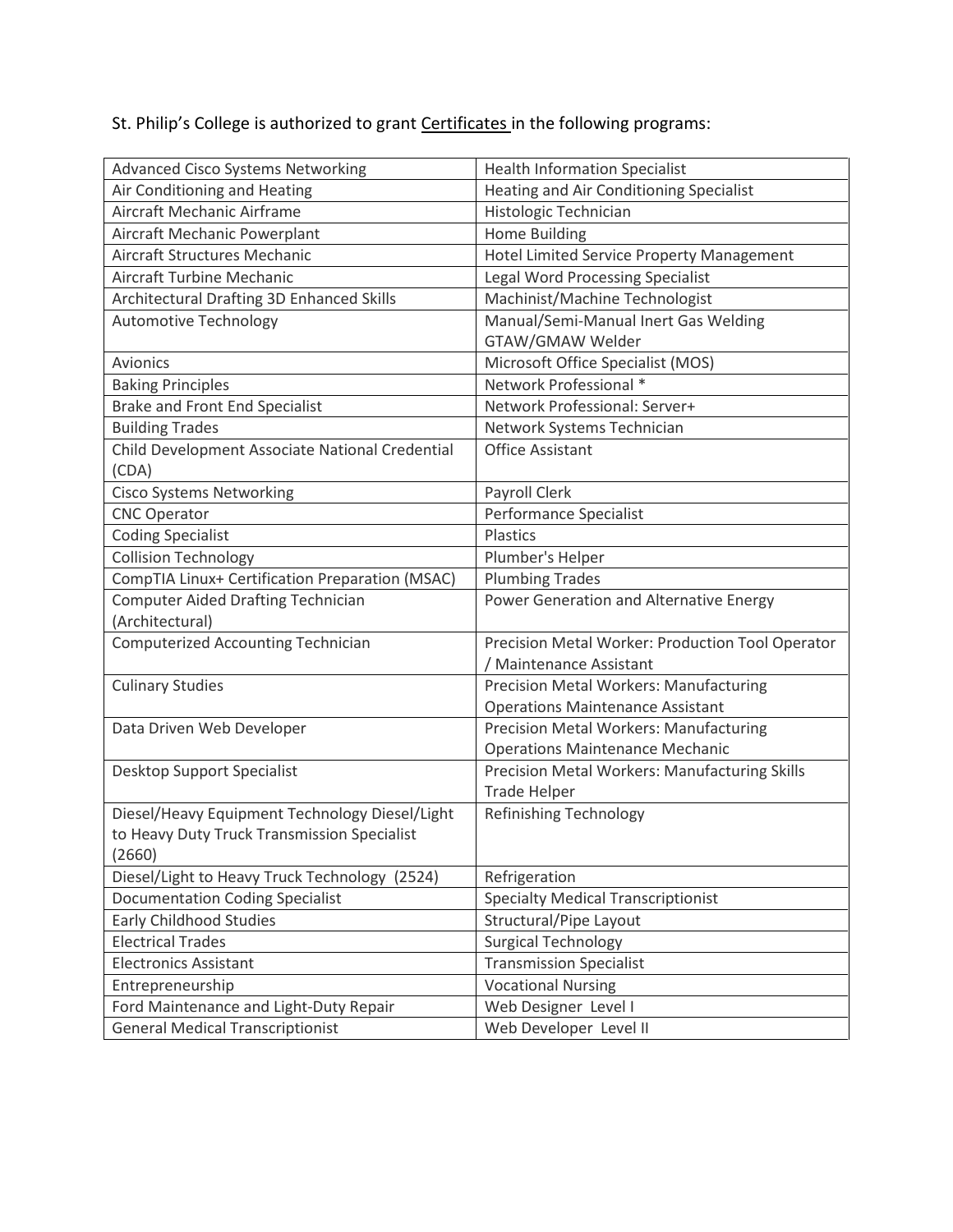### **List certificate, diploma, and degree programs which are related to the proposed programs:**

St. Philip's College offers the Associate of Science in Biology. This program offers three

academic courses in Biology that are similar to the proposed Associate of Science in

Biotechnology.

### **List institutional strengths that facilitate the offering of the proposed program (s):**

St. Philip's College has a history of meeting the needs the diverse educational and industry

needs of the San Antonio Community. In an effort to continue to be responsive to this needs,

St. Philip's College offer these strengths to facilitate the offering of the Biotechnology program:

1. San Antonio area occupational demand for research in these areas

The director of the Center of Excellence in Science at St. Philip's College, Dr. Jo Dee Duncan) has been visiting with owners, managers, and scientists in the research and industry firms in the San Antonio area. She was recently employed by DPT Laboratories in an industrial setting. During her visits a main issue was the lack of skilled, qualified biotechnology personnel. This need prompted the development of this Associate of Science in Biotechnology.

The *Greater Austin-San Antonio Life Sciences Industry Audit And Gap Analysis* report, [\(http://www.i35initiatives.com/ls/wp-content/uploads/2010/11/South\\_Central\\_Life\\_Sciences\\_Report1.pdf\)](http://www.i35initiatives.com/ls/wp-content/uploads/2010/11/South_Central_Life_Sciences_Report1.pdf), states: "*The Biotech, Bioscience, and Related Technical Services segment's job growth from '09 to '13 (15.6%) is projected to outpace both Texas (13.5%) and the Nation (12.5%)."*

This report also states: "Evaluating occupational growth projections from '09 to '13, health care & bioscience/biotech occupations requiring an associate's degree or less (Tiers I & II) are projected to grow at a faster rate than their higher skilled counterparts (Tiers III& IV).

"Workforce and education stakeholders must support and build upon training programs that supply innovative bioscience elements of the life sciences cluster. Employers, however, must serve a greater advisory role in program and curriculum development and coordinate to create a "visible" job market and functional pipeline for talent." St. Philip's College is trying to support this need in the local industries.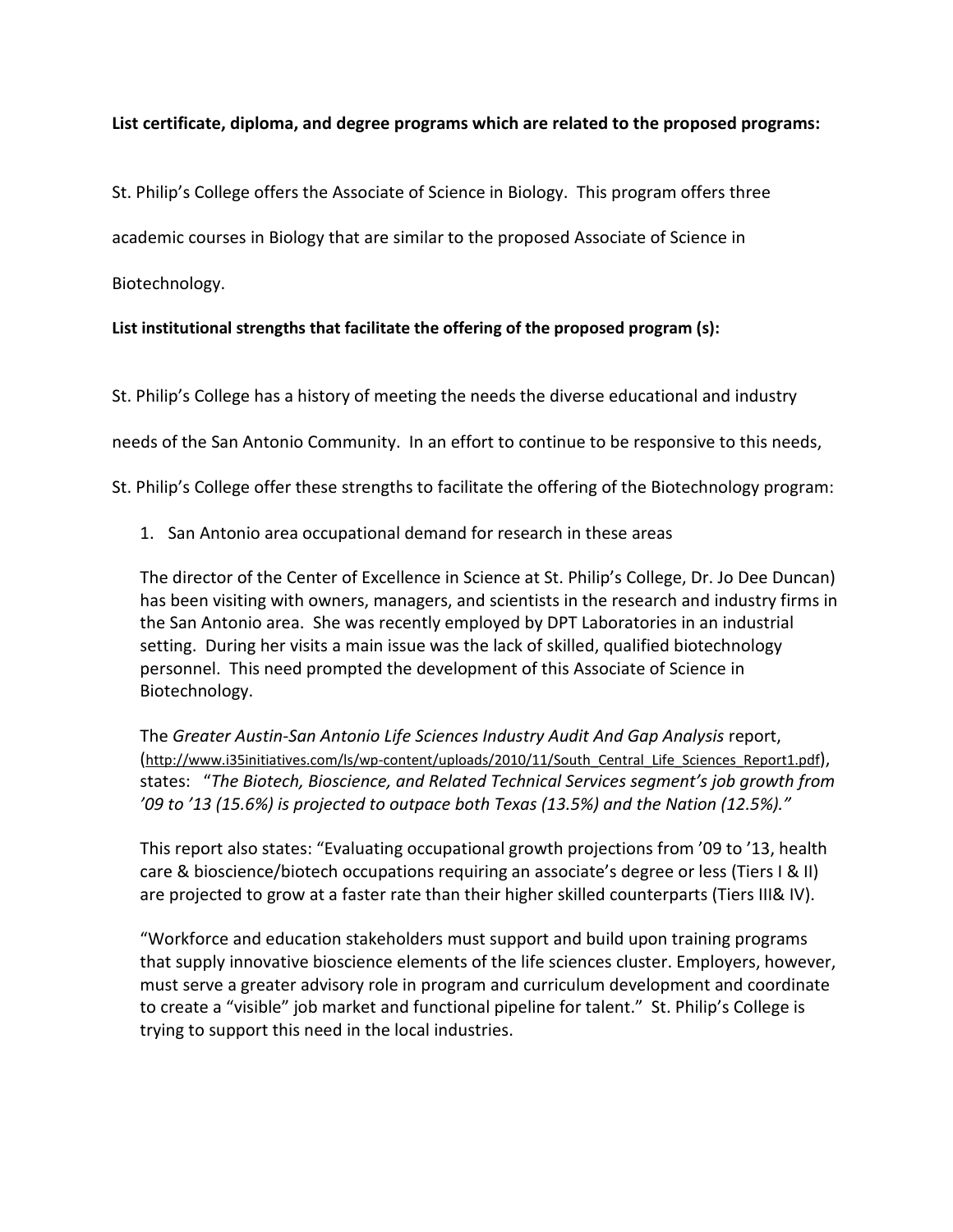# 2. Qualified faculty

St. Philip's College has faculty in the Natural Sciences department that has the education and experiences to facilitate the learning of students in the area of Biotechnology. Appendix C Faculty Roster shows our faculty members who will be teaching in the program.

# 3. Facilities

St. Philip's College recently opened the Center of Excellence in Science. The Center was built to increase the flow of two-year college graduates transferring to four-year universities for science and related degrees that lead to high pay jobs in the green economy. In addition, St. Philip's College is in the process of renovating the Science Building. The newly renovated building will be used for instructional purposes, to include Chemistry and Biology classroom and lab spaces.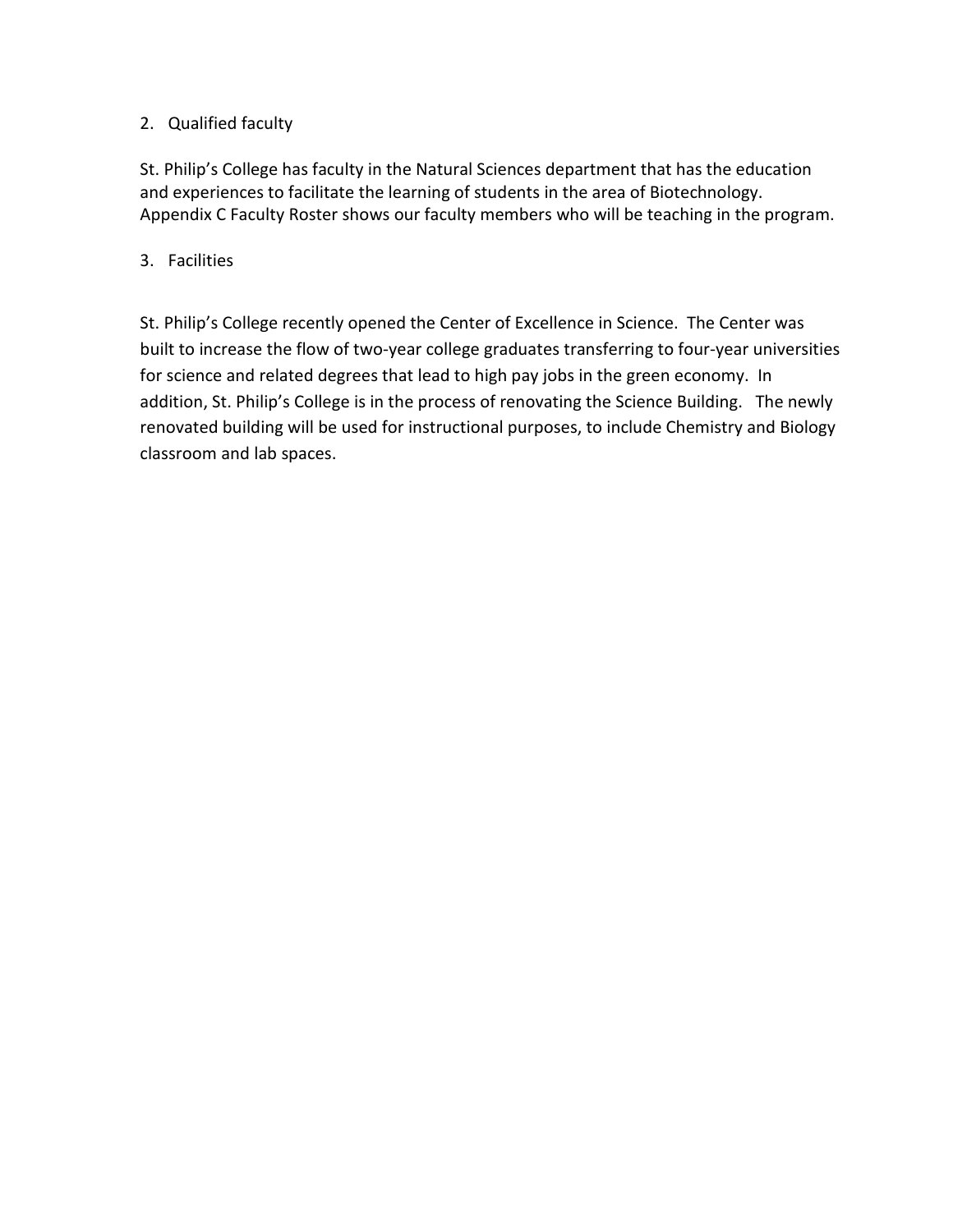# TABLE OF CONTENTS

| Appendices:                                                             |  |
|-------------------------------------------------------------------------|--|
|                                                                         |  |
| Appendix B. THECB Certification Form for New Academic Degree Programs25 |  |
|                                                                         |  |
|                                                                         |  |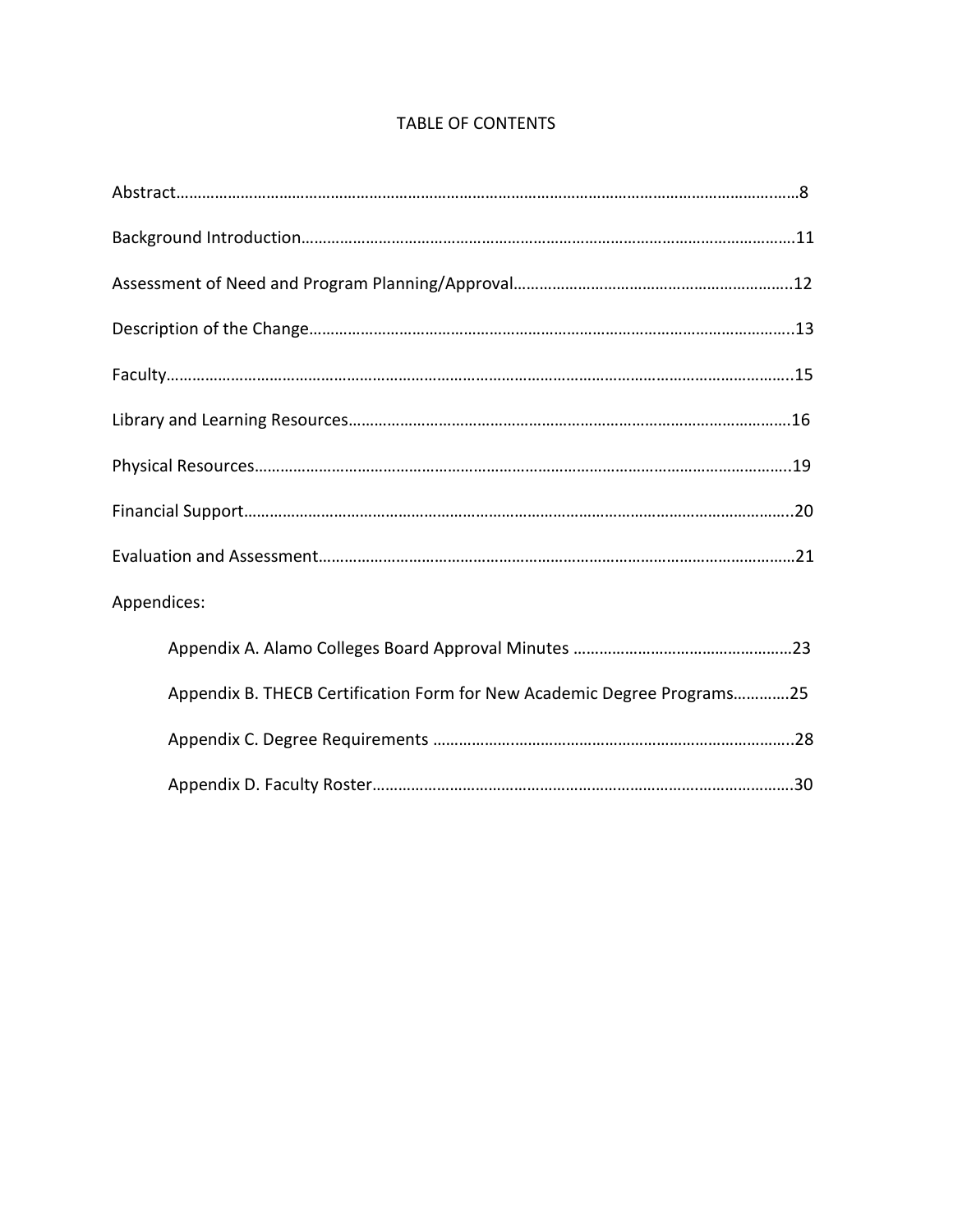#### ABSTRACT

St. Philip's College is seeking approval for the implementation of a new degree program, Associate of Science in Biotechnology. The schedule is for the College to implement this new program August 2012. The associate's degree program will focus on providing quality education and laboratory skills necessary for the student to graduate and move directly to the workforce or transfer to a four-year college or university. A recent report from the National Academy of Sciences states that only 9% of minority college-educated Americans are in science and engineering occupations. St. Philip's College, a Historically Black College (HBCU), and a Hispanic Serving Institution (HSI) are in a great position to spearhead the fight to reduce this disparity.

San Antonio is one of the fastest growing biotechnology cities in America. There are numerous biotechnology and related companies in San Antonio expressing a need for welleducated and skilled workers. We have met to discuss the possibility of offering an Associate of Science degree in Biotechnology. They are willing to collaborate with us to offer internships to our students and hire our graduates. Thus, we are structuring the curriculum to be of the highest quality, to include hands on laboratory experiences, research experiments. Currently, the only active Biotechnology program in San Antonio is a Master's of Science program at the University of Texas at San Antonio (UTSA). Students interested in pursuing this innovative field at the undergraduate level must travel to Austin Community College.

We are working with Bio-Link, a National Advanced Technology Education Center of Excellence focused on Biotechnology and Life Sciences (http://www.bio-link.org/home/). We have received a great deal of support from both the Regional office, located at Austin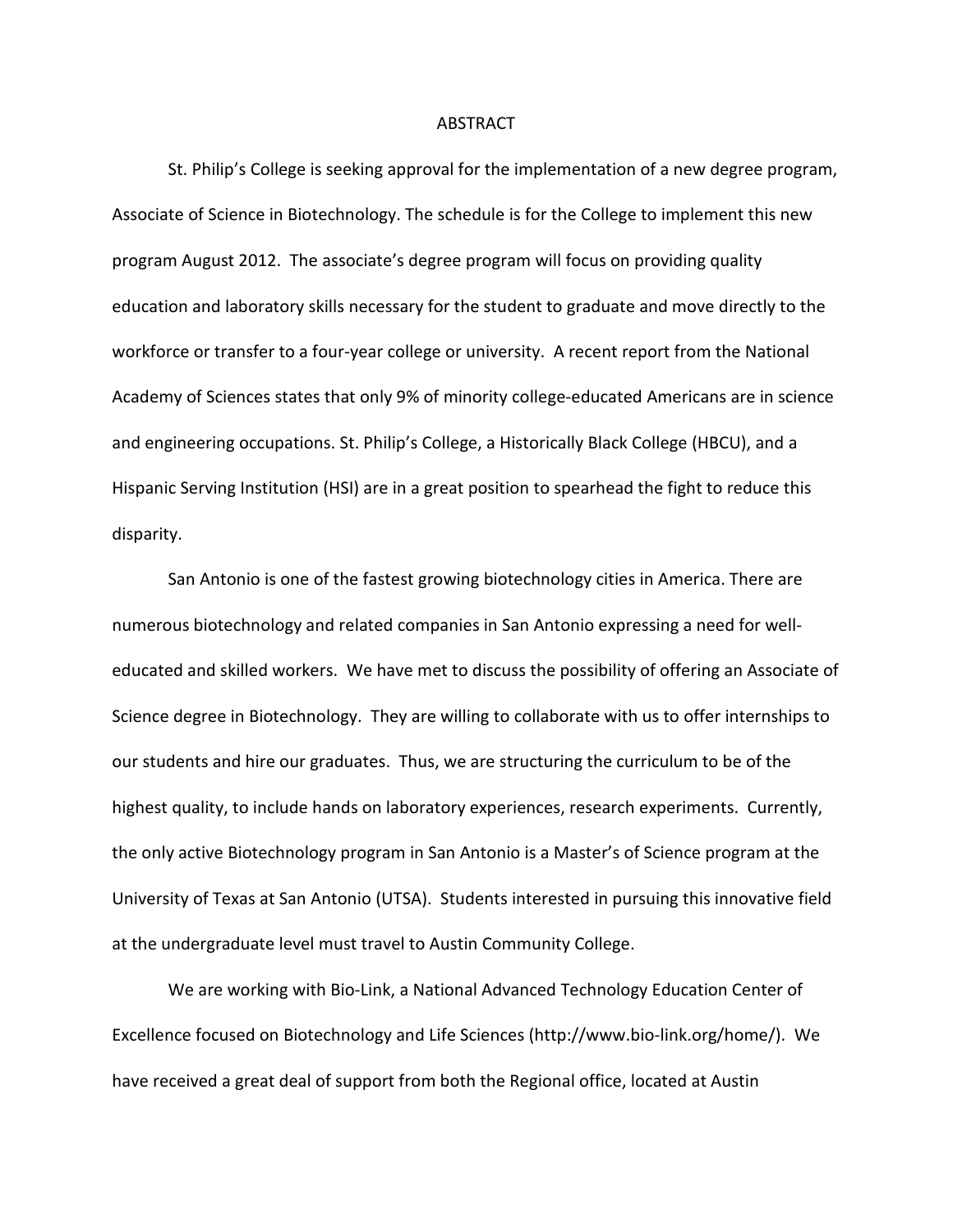Community College, and the National Center in San Francisco. Bio-Link has provided guidance on curriculum, equipment and the implementation of this program.

San Antonio Life Sciences Association (SALSA) is supportive of this initiative and provided us with a letter of support for this program. SALSA is a not-for-profit membership and advocacy group focused on the life sciences. SALSA members are from biotechnology and medical companies, non-profit academic and research institutions, and service providers in the San Antonio and Austin region (http://www.bio-salsa.org/).

The new program will provide instruction in biotechnology and other scientific skills, as well as mathematics, computer competence, communication skills. There will be a focus on leadership, human relations and employability skill development, and safe and efficient work practices. The curriculum will develop a broad, transferable knowledge/skills base for students that stress both understanding and execution of the following general competencies expected in biotechnology: planning, time management, technical and product skills, knowledge of underlying principles of technology, and safety, health, and environmental issues.

The coursework in Biotechnology will include General Chemistry, Microbiology, Biotechnology, and an Academic Cooperative in a research or industrial laboratory. Graduates will learn basic lab skills for a regulated workplace, recombinant DNA methodologies, Mammalian cell culture, Bioprocessing, Bioseparations, and overview of the Bioinformatics arena. Employment upon graduation is available in companies involved in research and development, pharmaceutical production and testing, food industry, quality control and regulation, and many more.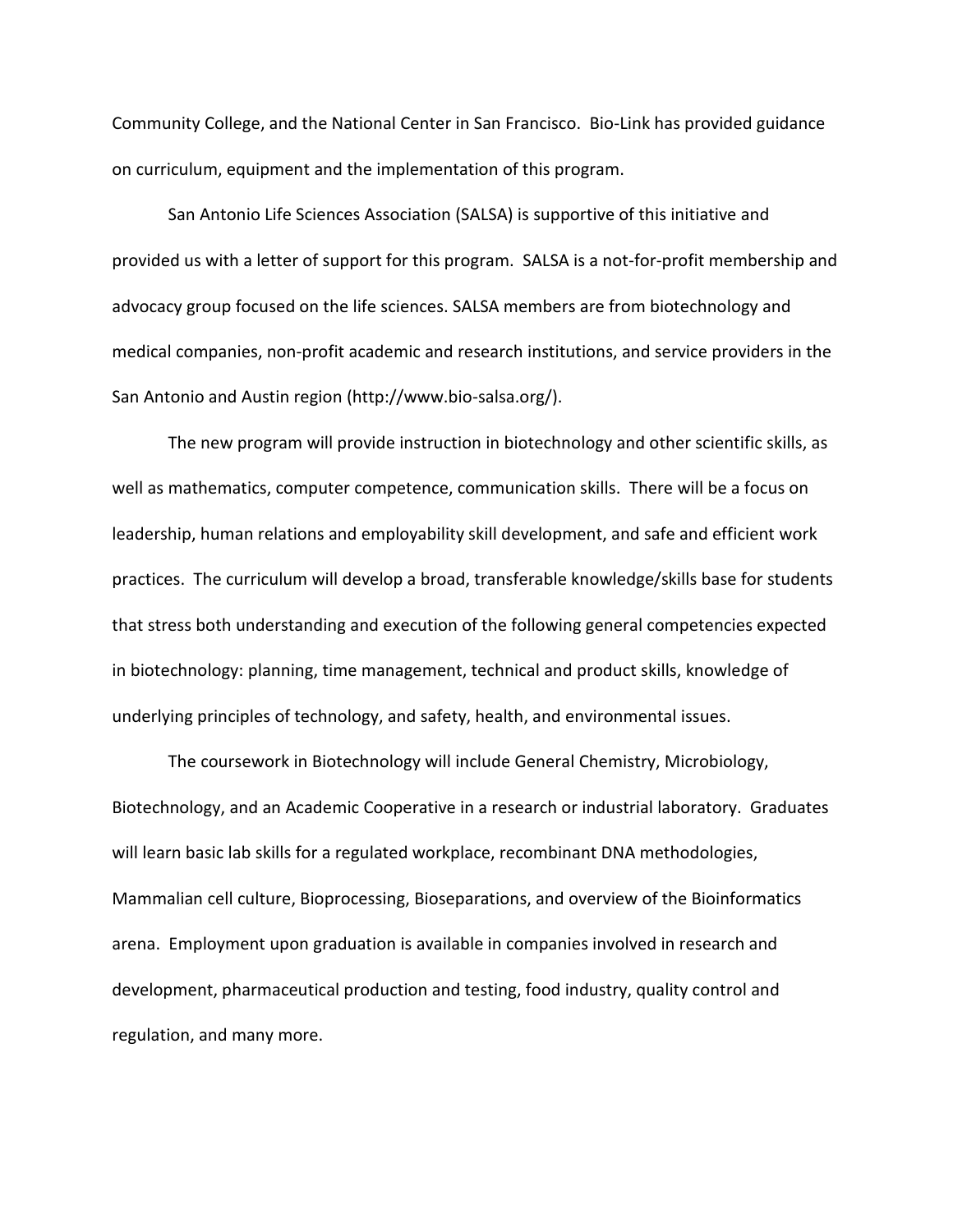An initial cohort of 20 – 24 students is expected for this two year program. Cohorts will begin each fall semester. Therefore, we expect an annual enrollment of 40 – 48 students after the first year. Enrollment is dependent on the availability of students who have attained the required math level for the program. By the third year, we anticipate a graduation rate of 15 students per year.

There are two primary target audiences for this program. First, students who want to use this degree to transfer into a Bachelor's of Science degree in Biology or Biotechnology. The second group of students will enter the program to pursue the knowledge and skills necessary to obtain a good job in a biotechnology laboratory setting. This degree will provide students the skills to be functional immediately in a laboratory setting.

The majority of the courses in this program will be held at the St. Philip's College Martin Luther King campus (MLK) at 1801 Martin Luther King Drive, San Antonio, Texas 78203. The biotechnology courses and laboratories will be held at the recently completed Center of Excellence in Science at the Southwest Campus location, 800 Quintana Road, San Antonio, Texas 78211.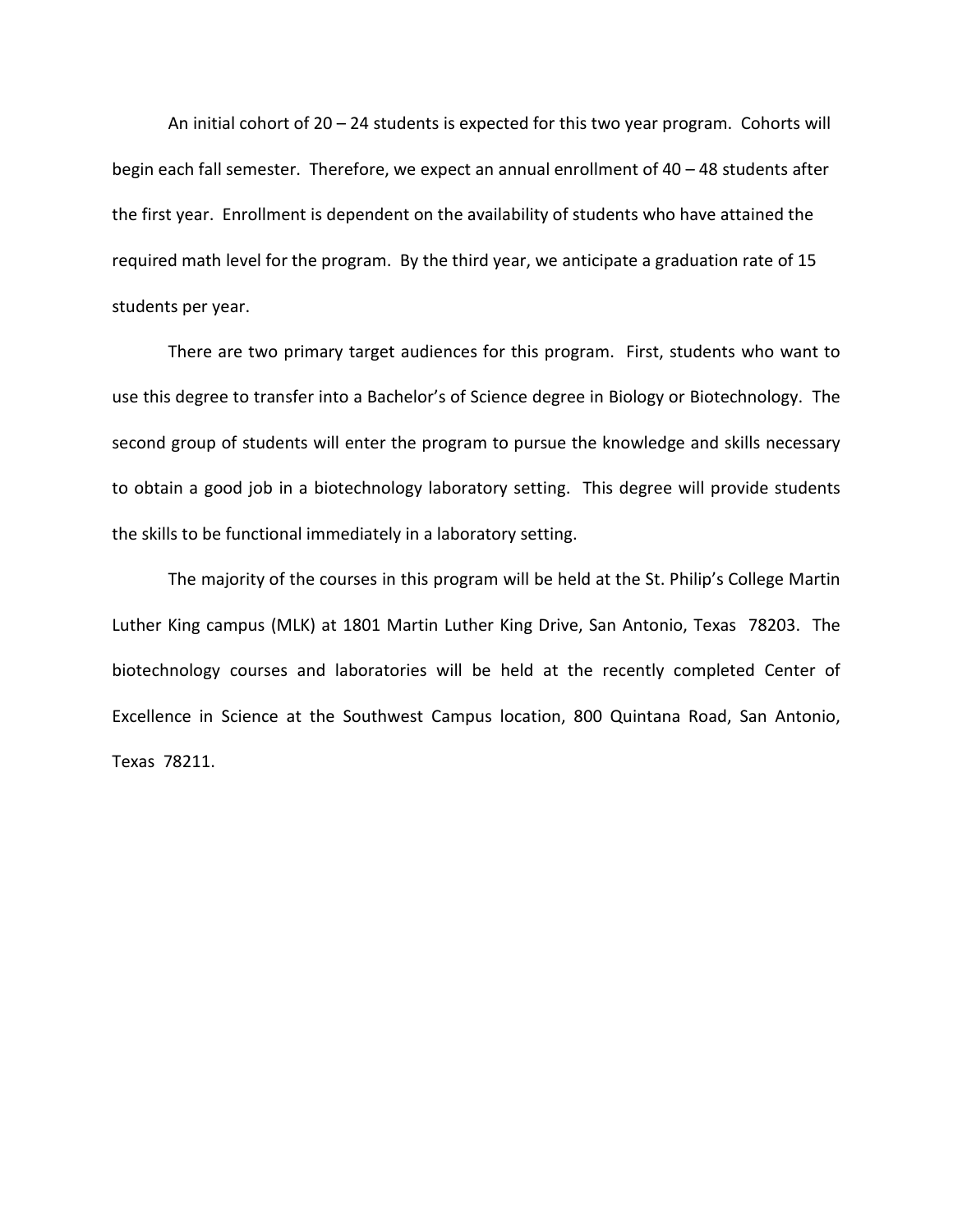### BACKGROUND INFORMATION

The Associate of Science in Biotechnology will prepare students for work as laboratory technicians in research in higher educational institutions, research hospitals, biotechnology and pharmaceutical companies. Students may also use the degree to transfer into a Bachelor of Science in Biology or Biotechnology. This degree can be a stepping-stone to a more advanced degree, such as a Ph.D. in Biotechnology.

St. Philip's College Curriculum Committee approved the program on February 11, 2011. The Alamo Colleges Curriculum Council approved the program on September 19, 2011. Additionally, the Alamo Colleges Board of Trustees approved the program at the meeting on September 23, 2011. See Appendix A. The program was submitted to the Texas Higher Education Coordinating Board (THECB) on October 13, 2011.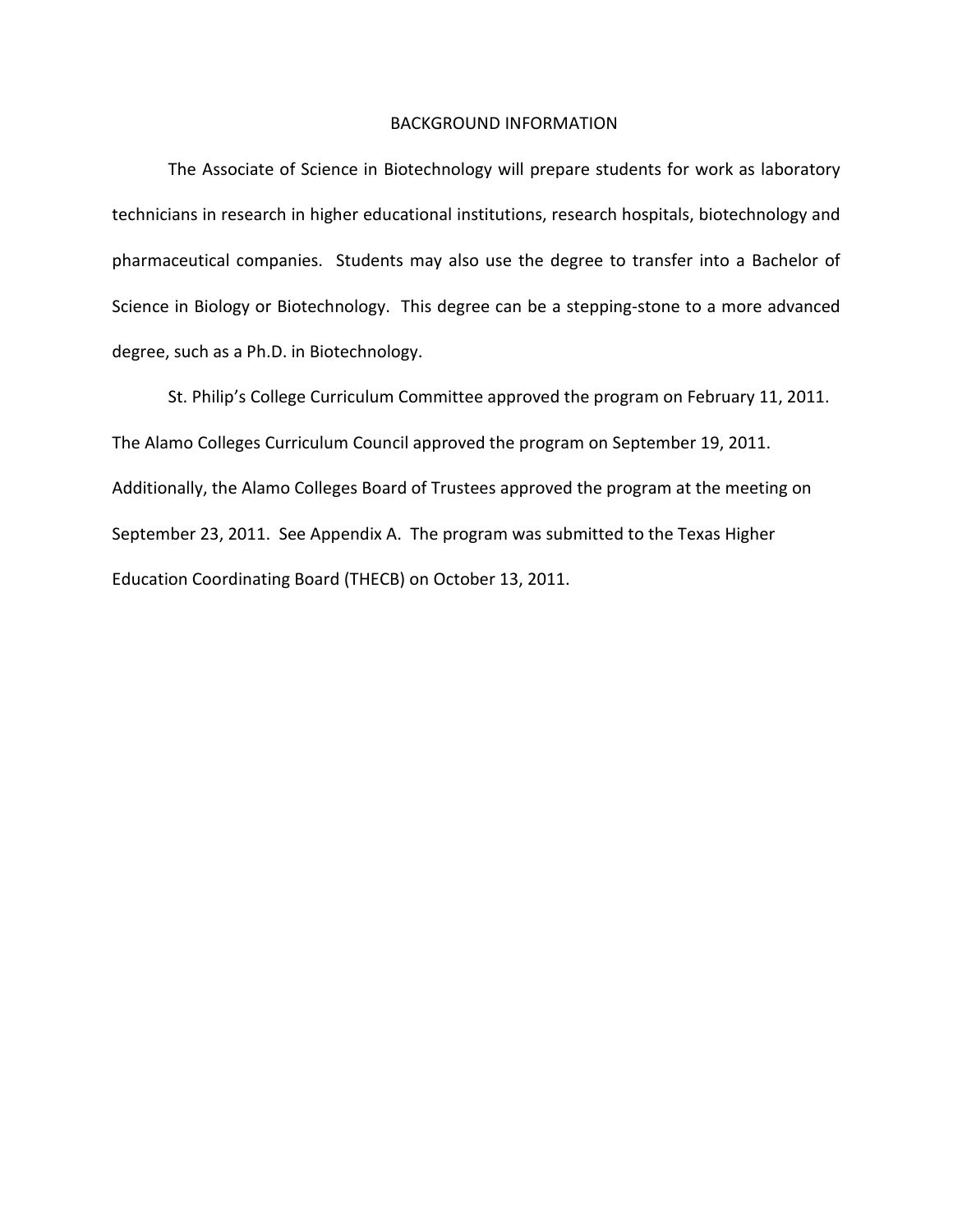#### ASSESSMENT OF NEED AND PROGRAM PLANNING/APPROVAL

The director of the Center of Excellence in Science at St. Philip's College visited with owners, managers, and scientists at the research and industry firms in the San Antonio area. A main concern of these individuals was the lack of skilled and qualified biotechnology personnel. This need prompted the development of the Associate of Science degree in Biotechnology. The *Greater Austin-San Antonio Life Sciences Industry Audit and Gap Analysis* report states, "*The Biotech, Bioscience, and Related Technical Services segment's job growth from '09 to '13 (15.6%) is projected to outpace both Texas (13.5%) and the Nation (12.5%)."*

This report also states: "Evaluating occupational growth projections from '09 to '13, health care & bioscience/biotech occupations requiring an associate's degree or less (Tiers I & II) are projected to grow at a faster rate than their higher skilled counterparts (Tiers III& IV). "Workforce and education stakeholders must support and build upon training programs that supply innovative bioscience elements of the life sciences cluster. Employers, however, must serve a greater advisory role in program and curriculum development and coordinate to create a "visible" job market and functional pipeline for talent." St. Philip's College is trying to support this need from the local industries.

During the 2009-2010 academic year the faculty began to discuss preparation of this program. The college submitted a Science, Technology, Engineering, and Mathematics (STEM) grant application to the National Science Foundation (NSF) to fund the exploration and development of this program and similar programs. NSF did not fund the program. However, program development continued with urging from the community.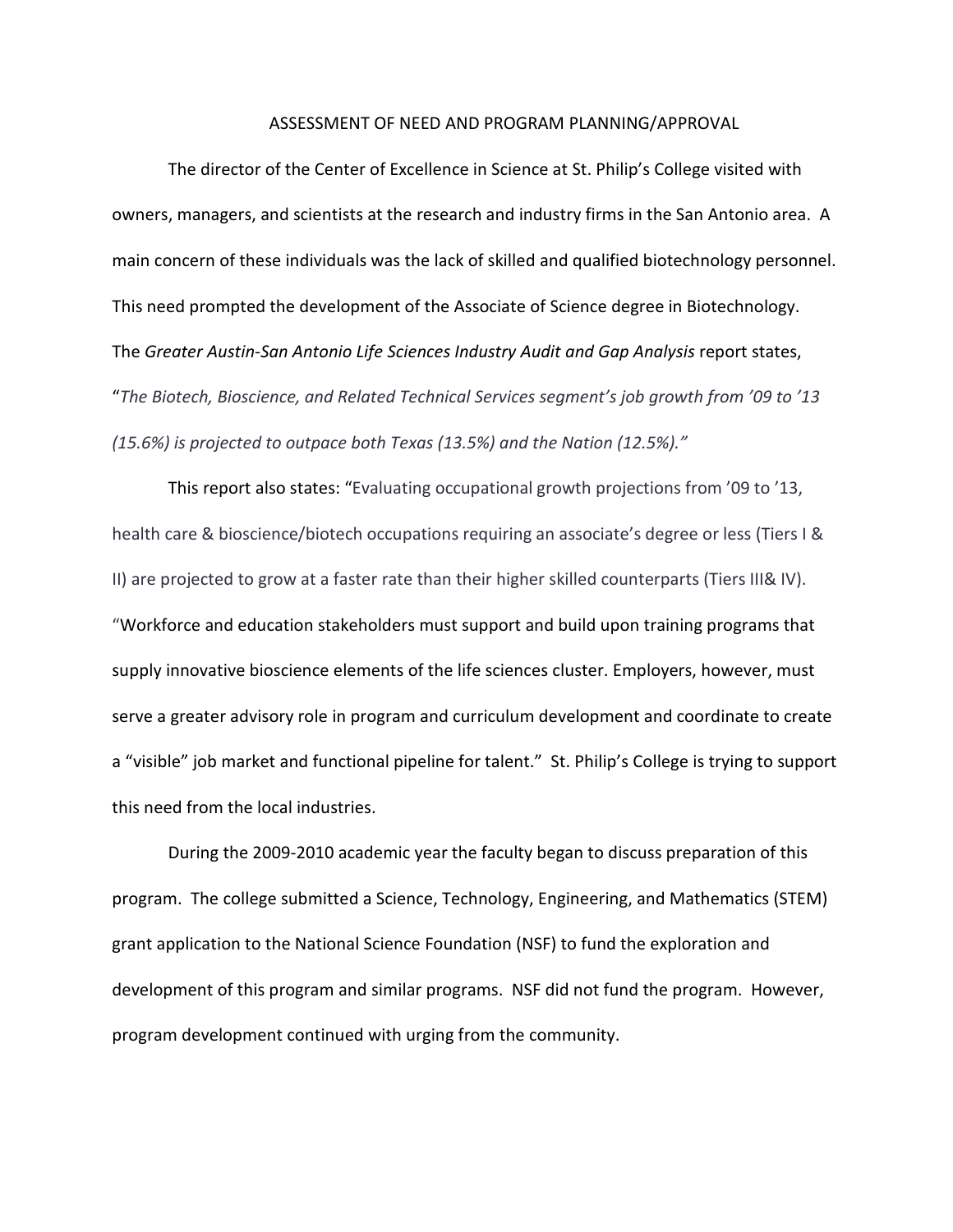#### DESCRIPTION OF CHANGE

Program Objectives: The Associate of Science in Biotechnology program will provide students with strong laboratory based experiences and knowledge to prepare them to begin a career in a laboratory. Graduates of this program will seek employment or pursue a Bachelor of Science in Biology or Biotechnology.

Curriculum: This program will require students to complete 65 semester hours to include 46 semester hours to become core complete and 19 additional semester hours in biotechnology, including the Academic Cooperative. Sixty-two of the hours are in the Lower Division Academic Course Guide Manual of Texas Higher Education Coordinating Board. The program will require implementation or modification of four new courses. Two of these courses have been offered in the Alamo Colleges in the past as WECM course but have now received approval and are included in the ACGM. The Academic Coop is also offered by other Alamo Colleges. See Appendix C for the Degree plan.

Admission and graduation requirements for students within the program will be the same as other Associate of Science programs offered by St. Philip's College.

The Chair of the Natural Sciences Department will administer the program under the direction of the Dean of Arts and Sciences. The Chair will follow procedures set forth by the Vice President of Academic Affairs, and the College and District Curriculum Committees. Although it is not required for an Associate of Science program, an Advisory Board has been assembled. The volunteer members of this board are active in research and other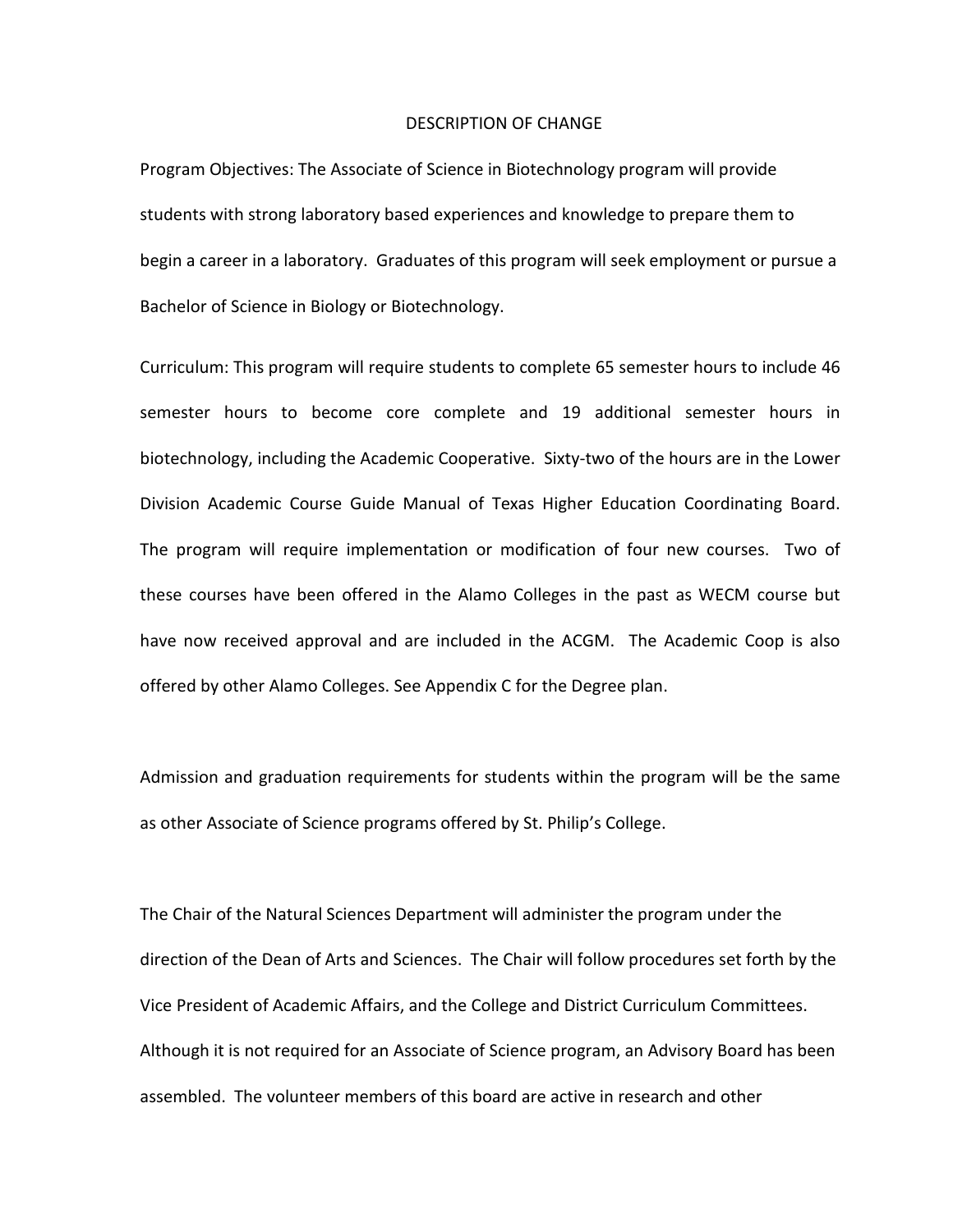biotechnology industries in the San Antonio area. They have been very involved in the development of the degree plan and have agreed to host interns from the program. This board will meet at least annually to evaluate the program and recommend updates or other changes. All changes to the program will be processed through the St. Philip's College Curriculum Committee, the Alamo Colleges Curriculum Committee and the Texas Higher Education Coordinating Board.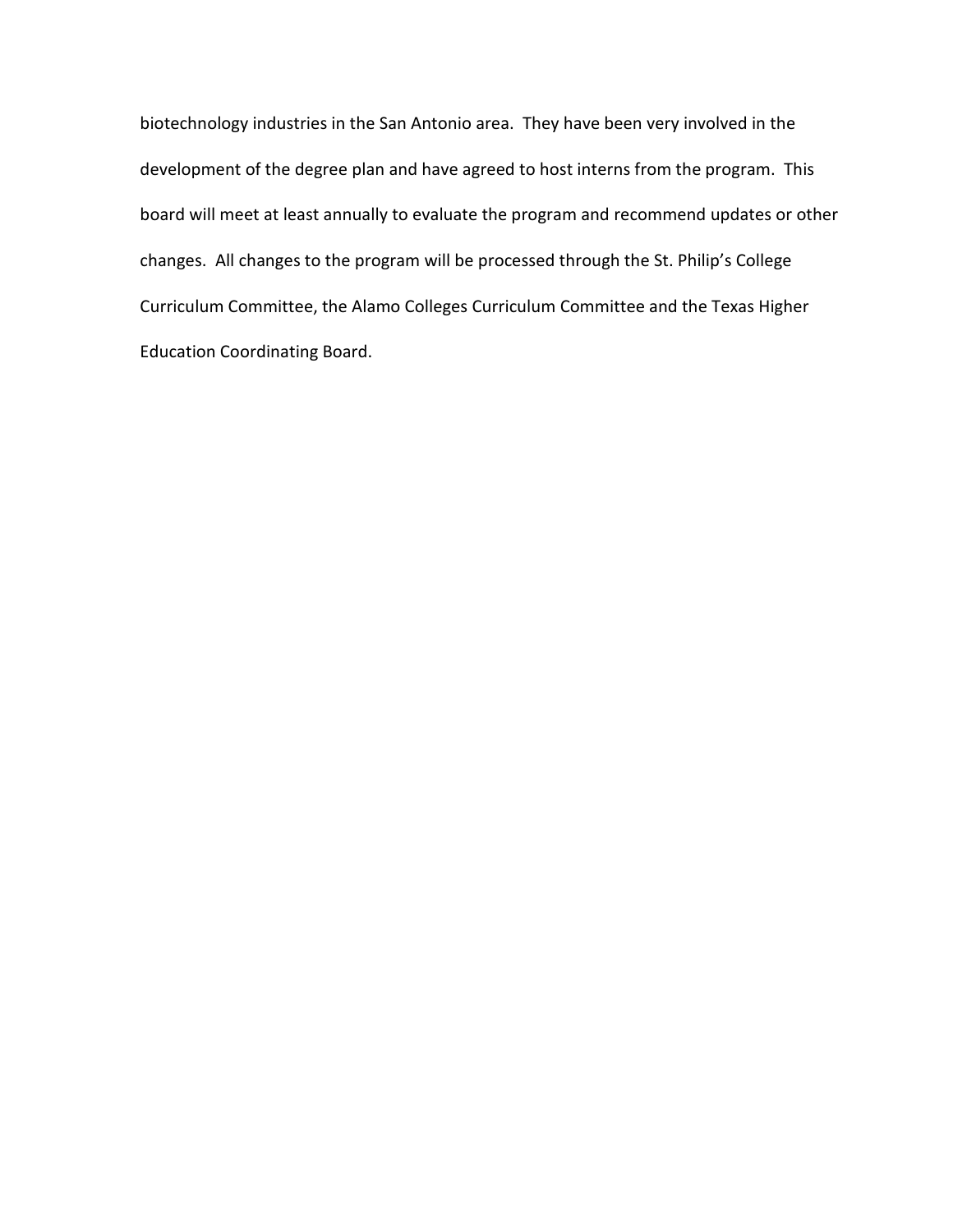### FACULTY

The initial enrollment of  $20 - 24$  students in the first cohort will be adequately met with the current full-time and adjunct faculty. Due to the cohort structure of the program only one section of courses will be offered in sequence each semester. This program will have minimal impact on the teaching loads of current faculty. See Appendix C for a faculty roster. The roster list the courses taught, the academic degrees, along with additional qualifications of the faculty.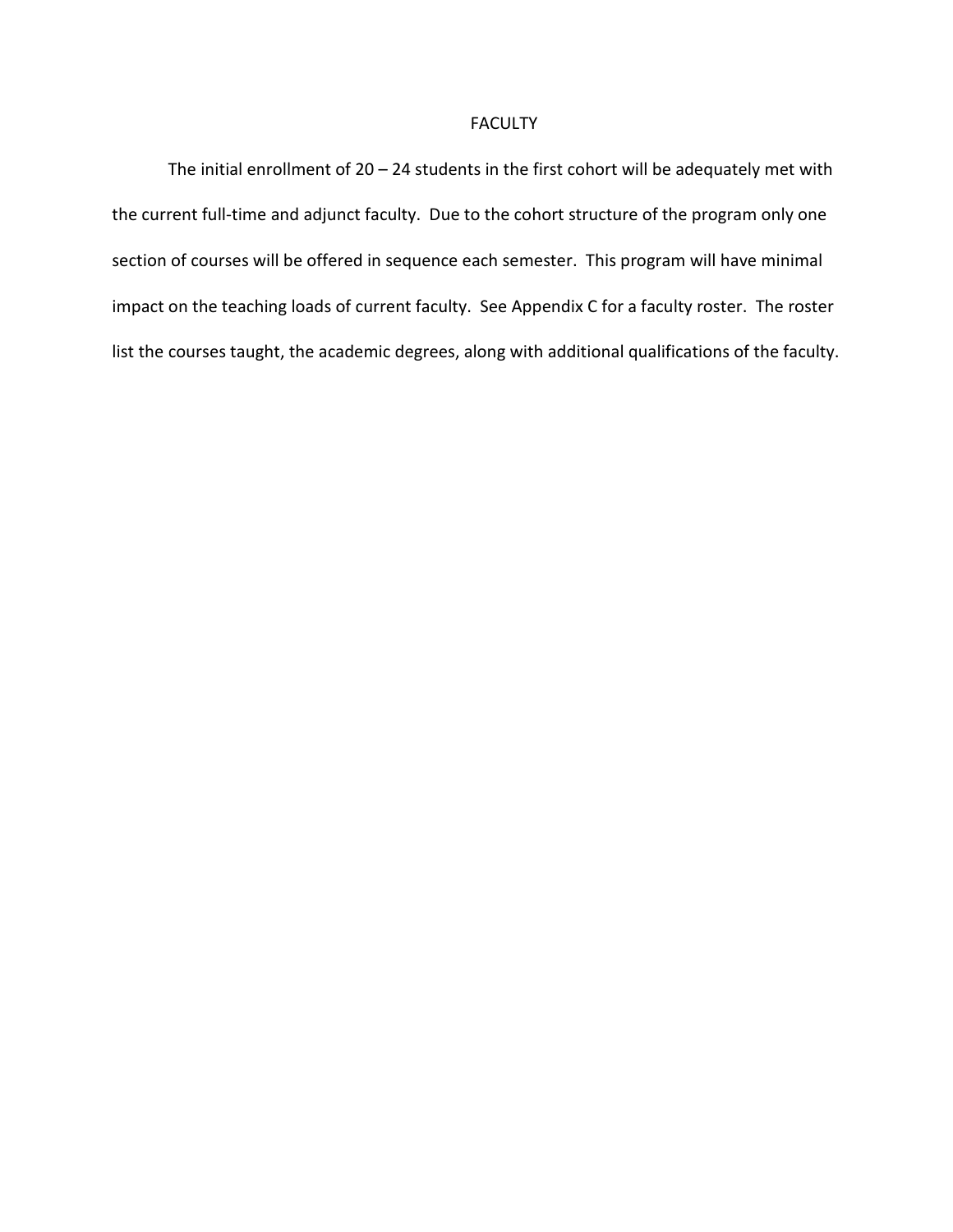### LIBRARY AND LEARNING RESOURCES

St. Philip's College Learning Resources Center provides an educational environment that stimulates leadership, personal growth, and a lifelong appreciation for learning. The Center operates the Library, Computer Operations, and Media Services. Resources are available to enhance classroom instruction and meet the needs of students, faculty, staff, and administrators. A large number of resources are available on and off-campus at both the MLK and SW campuses. The College has requested new books, periodicals, and electronic media to support the Power Generation and Alternative Energy program. The following resources are available to all students:

- Alamo College Libraries Catalog
- Electronic Databases
- InterLibrary Loan (ILL)
- Links to Other Libraries

To further assist students with their research related needs, the College provides

- Anatomical Models
- Assistive Technology for Special Needs
- 36 Computers with MS 2007 and Internet
- Copy Machines
- Current Magazines and Periodicals
- Individual and Group Study Areas
- Full-Text Microfiche
- Music CDs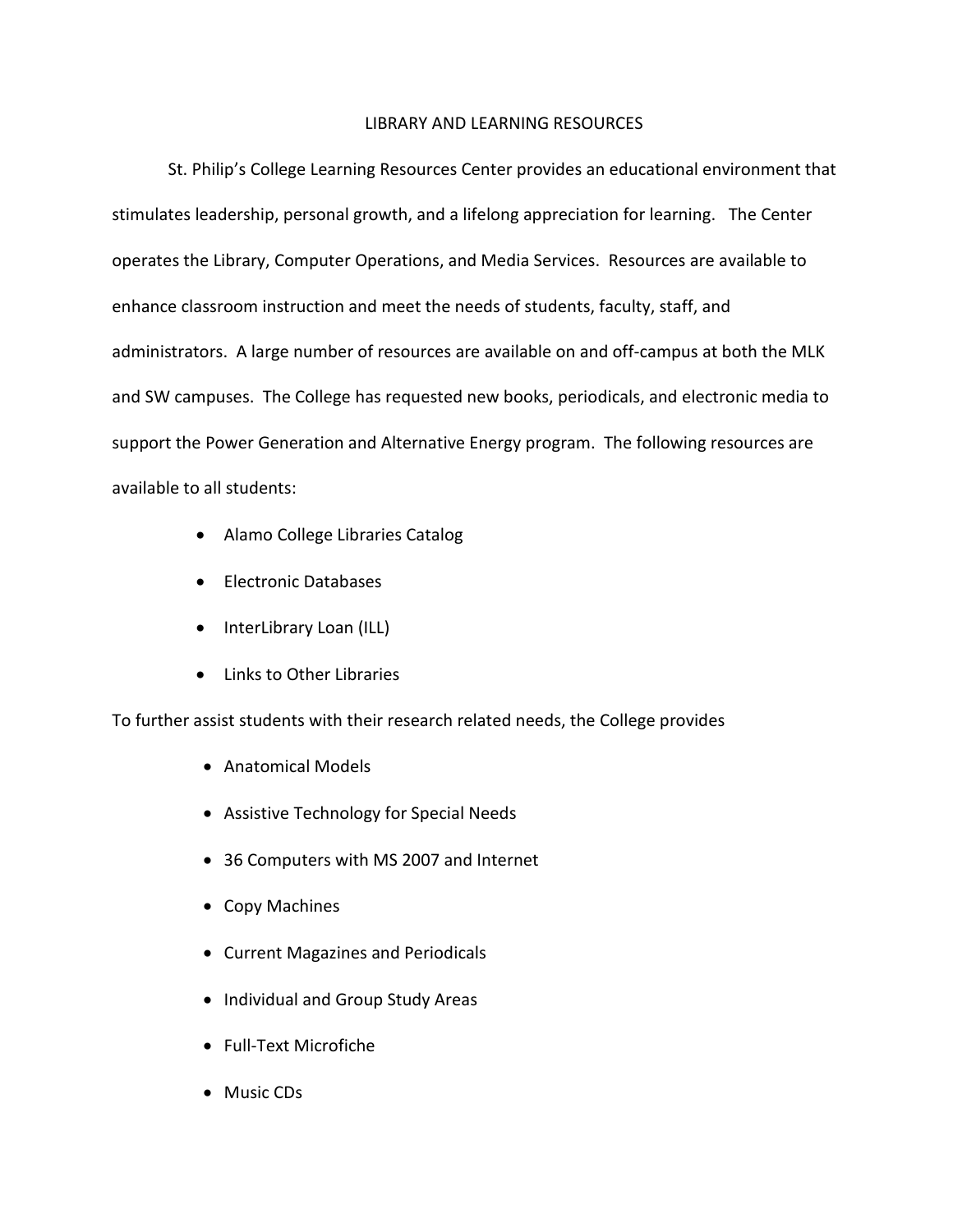St. Philip's College students can request information and research related needs through an online "Ask a Librarian" service. This service is available 24/7 for research assistance within 24 hours. In addition, there is a chat service available. Faculty and students can request library instruction training. Available to students are Library Guides compiled by the librarians to assist students with their research and provide subject-specific guides and other resourceful information.

Library and Media Services for Southwest Campus (SWC) is in C123, Building 1. The SWC Library offers many types of resources, including books, print magazine and journal subscriptions, online databases of articles, reference material, books, and multimedia, the Ask-A-Librarian service, and more. Twenty-two public computers are available in the Library for student use, each with a fast Internet connection and Microsoft Office software. One librarian, one part-time librarian, and a paraprofessional currently staff the Library. To better serve the new Centers for Excellence in Math and Science, the Library was recently expanded, renovated, and enhanced. It now has a larger Media Services component and Circulation/Reserves/Interlibrary Loan area. It also includes a library instruction classroom, individual and group study rooms, a media viewing room, an enclosed photocopy area, a small conference room, study stations and a workroom. The renovated facility also features a media production room equipped with technology where students can experiment with multimedia for classroom presentations, and staff and faculty offices for quiet work, consultations, and phone calls.

The current library maintains a collection of almost 70 print magazines, journals, and newspapers. Titles include both career related sources, such as *Aerosafety World, American Statistician*, *Brake & Front End, Construction Equipment, Modern Woodworking, Light Plane Maintenance*, as well as leisure reading materials such as, *U.S. News & World Report, Hispanic, Latina, Ebony, and Sports Illustrated*. To support college faculty and classroom instruction, the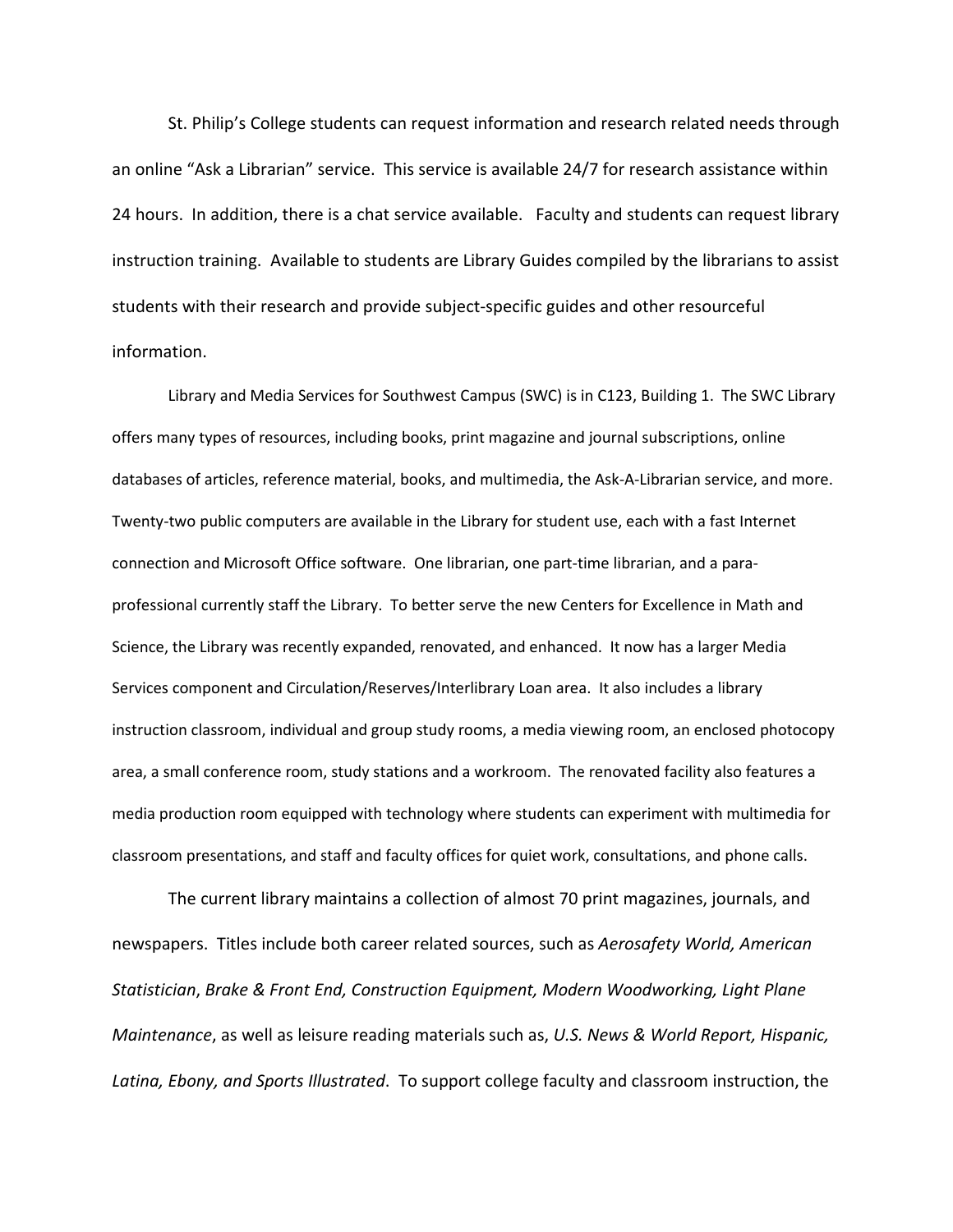library also subscribes to *Community College Journal*, *College Teaching,* and *Mathematics Teacher*. Our materials are based on the requests of faculty and to meet the needs of library patrons. Each department has a librarian assigned to work with the classroom faculty in collection management as well as library instruction.

Specifically for these programs, we have subscribed to four print mathematics journals requested for the Center for Excellence in Science and have added a three-year subscription to Gale Cengage Learning's *Global Reference on the Environment, Energy, & Natural Resources (GREENR).* We are in the process of submitting a subscription to *Current Collection*s from Thomson Reuters for four coverage areas – Agriculture, Biology, & Environmental Sciences, Engineering, Computing, & Technology, Life Sciences, and Physical, Chemicals, & Earth Sciences. These will allow students to study emerging trends and keep up with research in their fields. Faculty will also be able to locate grant opportunities as well as incorporate new knowledge from the field into classroom instruction.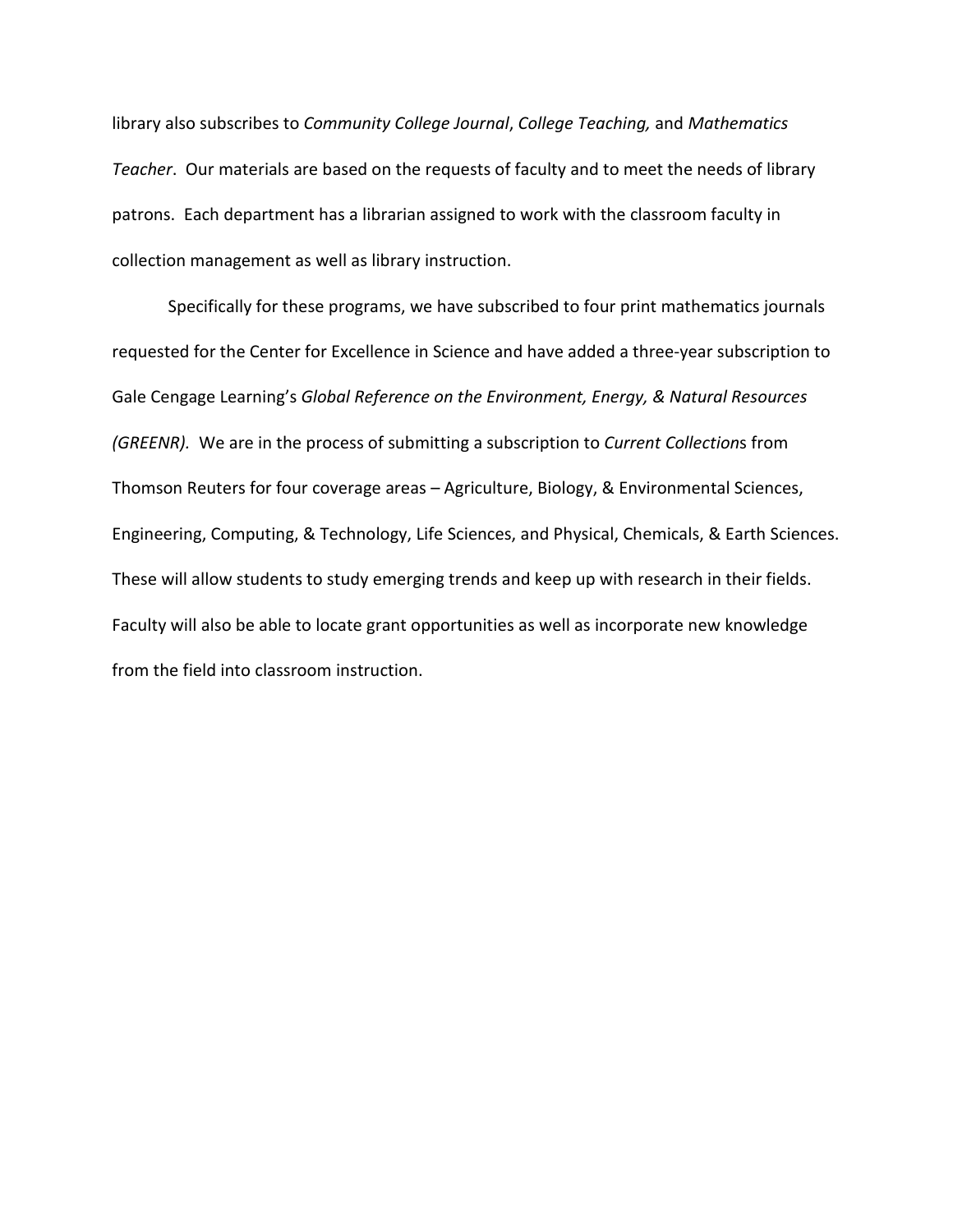### PHYSICAL RESOURCES

Scheduled for renovation within the next two years is the second floor of the Dr. William C. Davis building. This floor currently houses three general biology laboratories and a prep room. Upon completion of the renovation there will be several additional biology teaching labs as well as a research laboratory. There will soon be four new lecture classrooms on the third floor in addition to the four classrooms on the second floor. Classes will also be conducted at the recently renovated Centers of Excellence in Science facility at the Southwest Campus (SWC) of St. Philip's College. In the facility, there is an additional laboratory and additional lecture classrooms. For the course offerings, the laboratory facilities are equipped with the latest equipment. This equipment includes:

- Mini centrifuges
- Thermal cycler
- Water bath
- Rocking platform,
- Incubation oven,
- Gel dryers
- Vortex
- Power supplies
- GT electrophoresis chambers
- UV lamps
- Digital camera and dock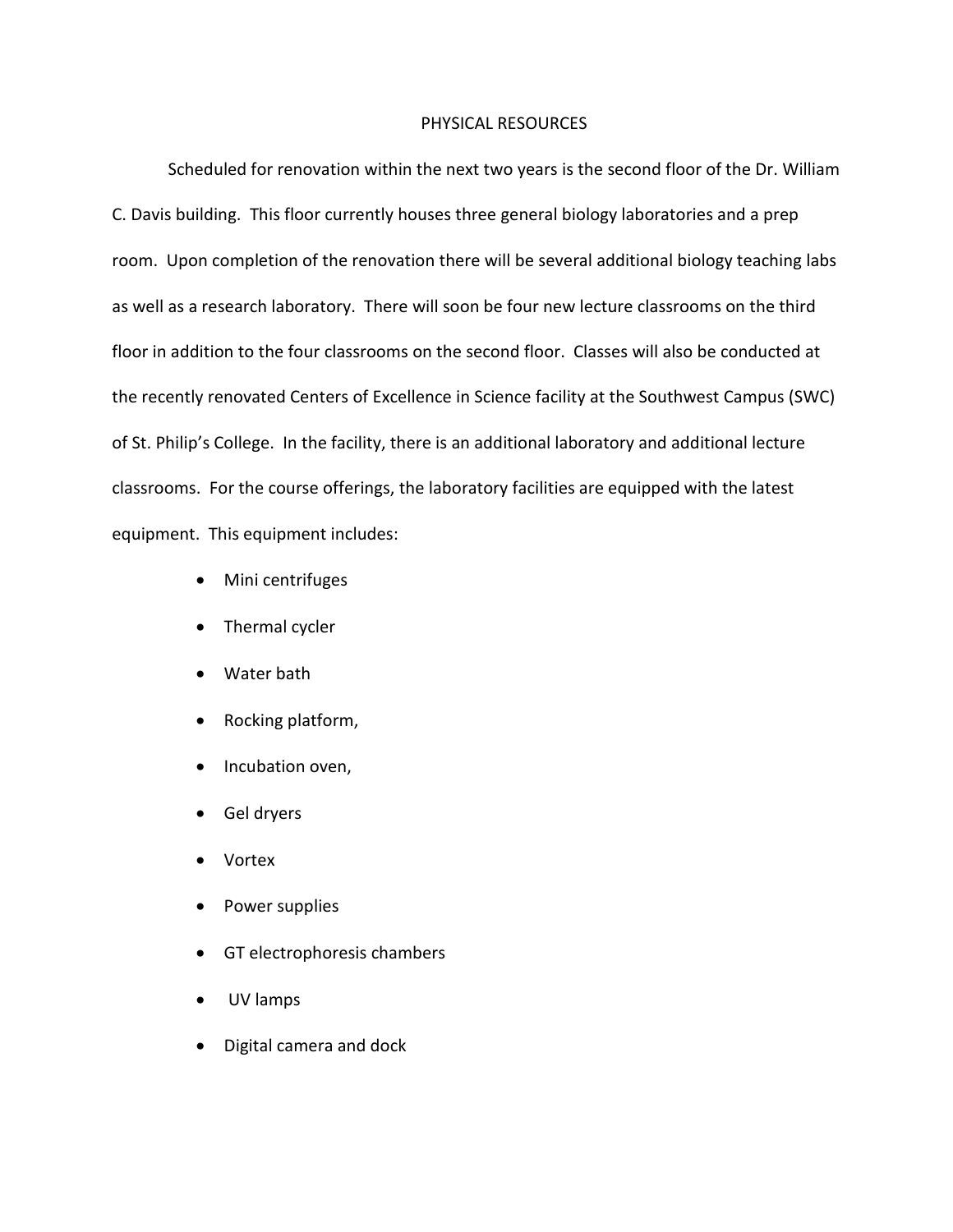### FINANCIAL SUPPORT

Funding for the Associate of Science in Biotechnology program comes from three sources: tuition, lab fee, and state contact hour reimbursement. The total projected revenue for 1 year: \$100,576.12

Tuition: \$34,668.00

Fees: \$3,456.00

Contact Hour: \$62,452.12

There are no plans to expend funds for ongoing contractual or support services for the program. The operation and management of the program will fall under the Natural Sciences Department. No additional management oversite will be required. Any additional funds needed for the program will be provided through the department's annual operating budget.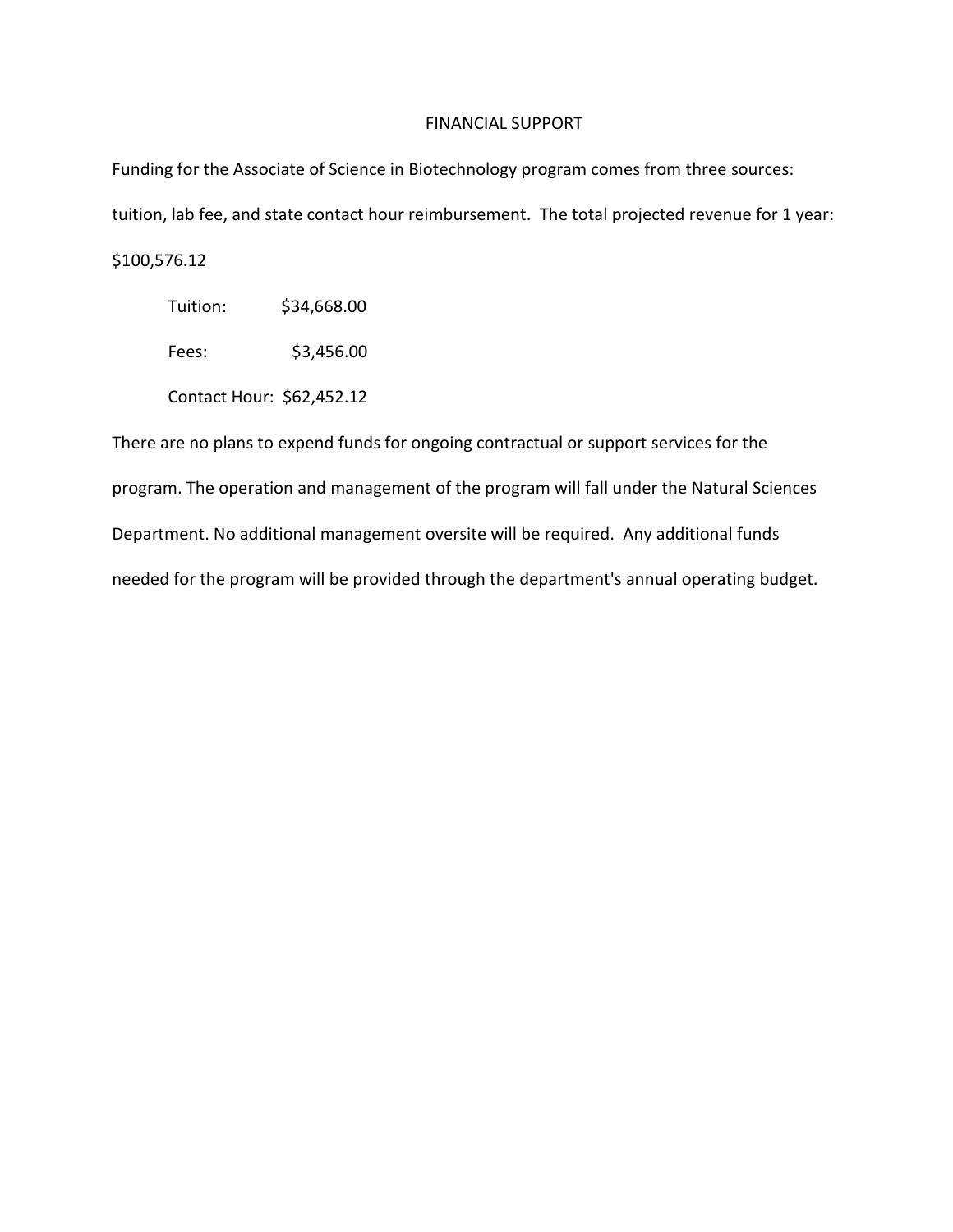#### EVALUATION AND ASSESSMENT

The college uses various means to asses the effectiveness of instructional programs. No one instrument can provide a comprehensive evaluation of program effectiveness so the college uses a combination of voluntary and mandatory programs to evaluate instructional effectiveness.

Instructor evaluation by Chair. The Chair evaluates the performance of each instructor annually until the instructor is granted tenure, then they are evaluated every other year. Chair's evaluate the progress of the instructor toward tenure and promotion at this time. Instructor classroom observation by Chair. The Chair observes the instructors in the classroom and makes recommendations to improve the instructors performance. This observation is also used by the tenure and promotion committee to evaluate instructors for promotion and tenure.

Peer reviews. A group of three tenured instructors observes all non-tenured faculty once each year to ensure all instructors meet college standards of performance in the classroom.This observation is also used by the tenure and promotion committee to evaluate instructors for promotion and tenure.

Student surveys. 100 percent of a nontenured faculty classes and 50 percent of tenured faculty classes are evaluated each semester. The evaluations are used by the Chair of the department for yearly performance appraisals. The evaluations are also used to evaluate faculty for promotion and tenure.

Practicum assessment by employers. Each student who completes a workforce program engages in a pracitcum experience where they complete at least 224 hours on-site with a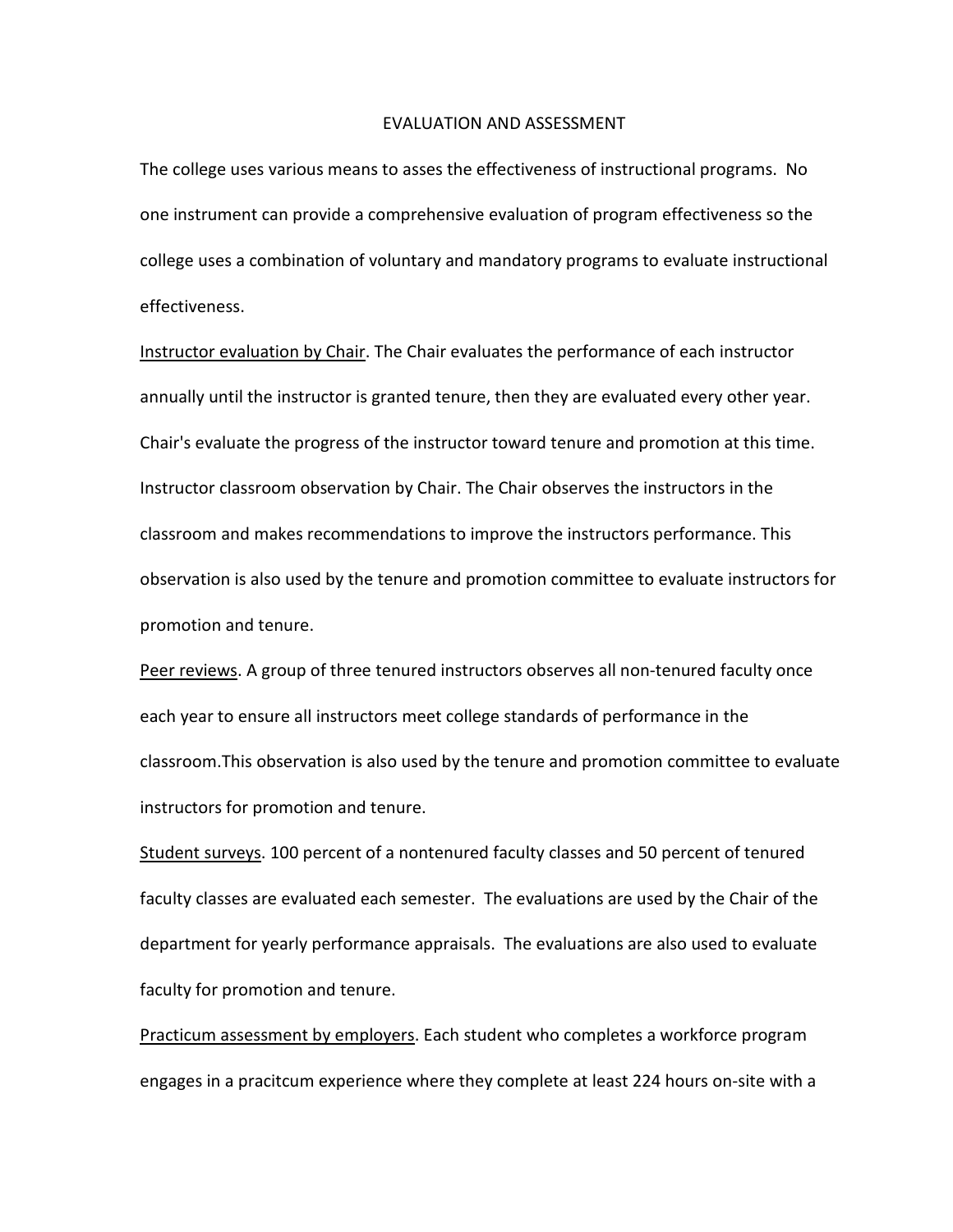local employer. The employer evaluates the student and the program to determine if the college is meeting their expectations.

Quality Enhancement Program. We are in the third year of QEP and will be evaluating 100 percent of classes offered by the college to determine how effectively our students meet our critical thinking requirements.

Community College Survey of Student Engagement. The college uses the CCSSE to determine how effectively the college is engaging students in the college experience and how it affects learning outcomes.

THECB reports on participation, graduation, and placement. The college must meet THECB goals to maintain programs in good standig with the state. Programs that fail to meet standards must develop an action plan to address shortcomings or face deactivation of the program.